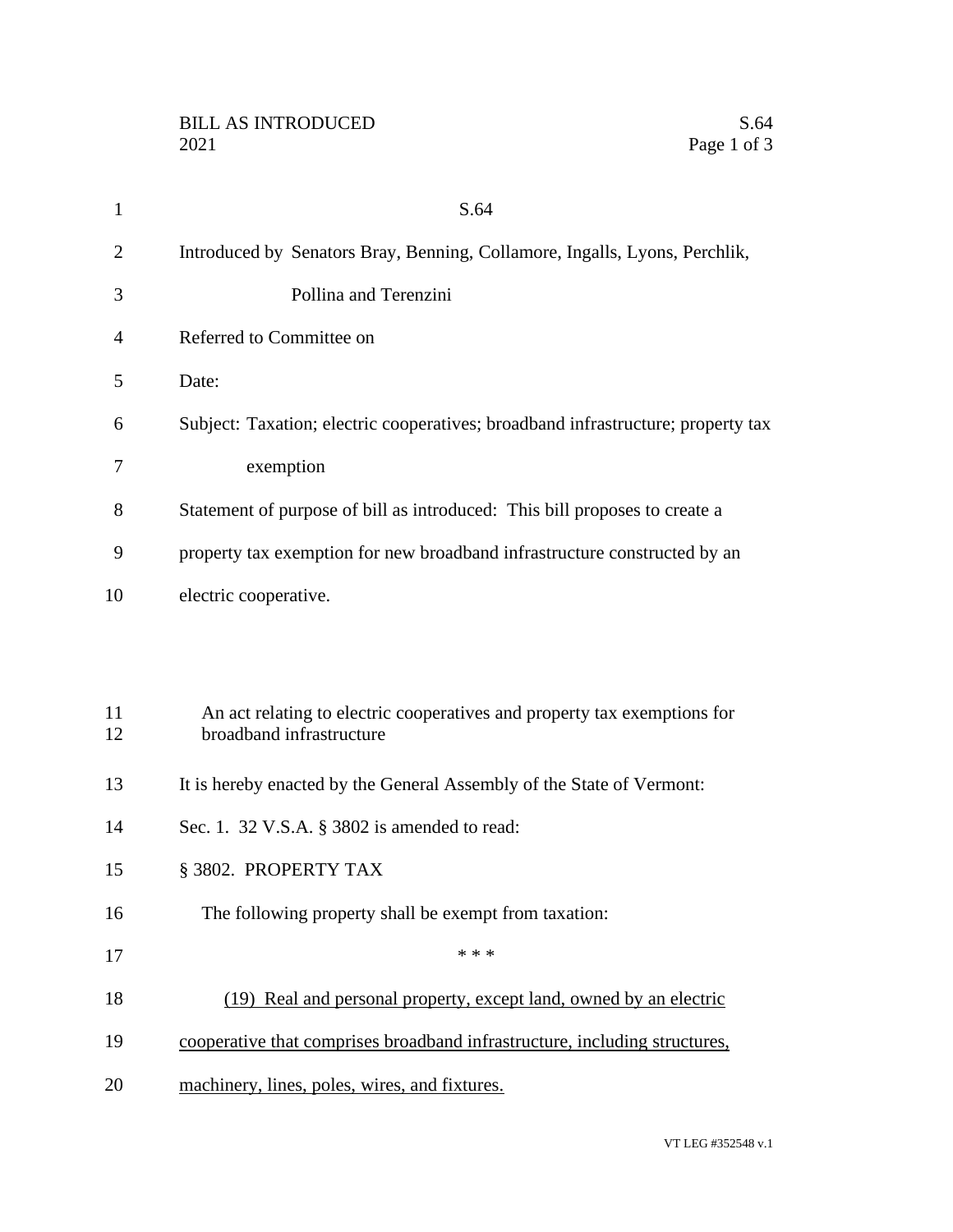Sec. 2. 32 V.S.A. § 3800(n) is added to read: (n) The statutory purpose of the exemption for broadband infrastructure under 32 V.S.A. § 3802(19) is to lower the cost of broadband deployment in unserved and underserved areas of Vermont. Sec. 3. 32 V.S.A. § 3602a is amended to read: § 3602a. FACILITIES USED IN THE GENERATION, TRANSMISSION, 7 OR DISTRIBUTION OF ELECTRIC POWER All structures, machinery, poles, wires, and fixtures of all kinds and descriptions used in the generation, transmission, or distribution of electric power that are so fitted and attached as to be part of the works or facilities used to generate, transmit, or distribute electric power shall be set in the grand list as 12 real estate. Nothing in this section shall alter the scope of the exemption in subdivision exemptions in subdivisions 3803(2) and 3802(19) of this title, nor shall it alter the taxation of municipally owned improvements accorded by section 3659 of this title. Sec. 4. 32 V.S.A. § 3620 is amended to read: 17 § 3620. ELECTRIC UTILITY POLES, LINES, AND FIXTURES Electric utility poles, lines, and fixtures owned by nonmunicipal utilities 19 shall be taxed at appraisal value as defined by section 3481 of this title, except as provided under subdivision 3802(19) of this title.